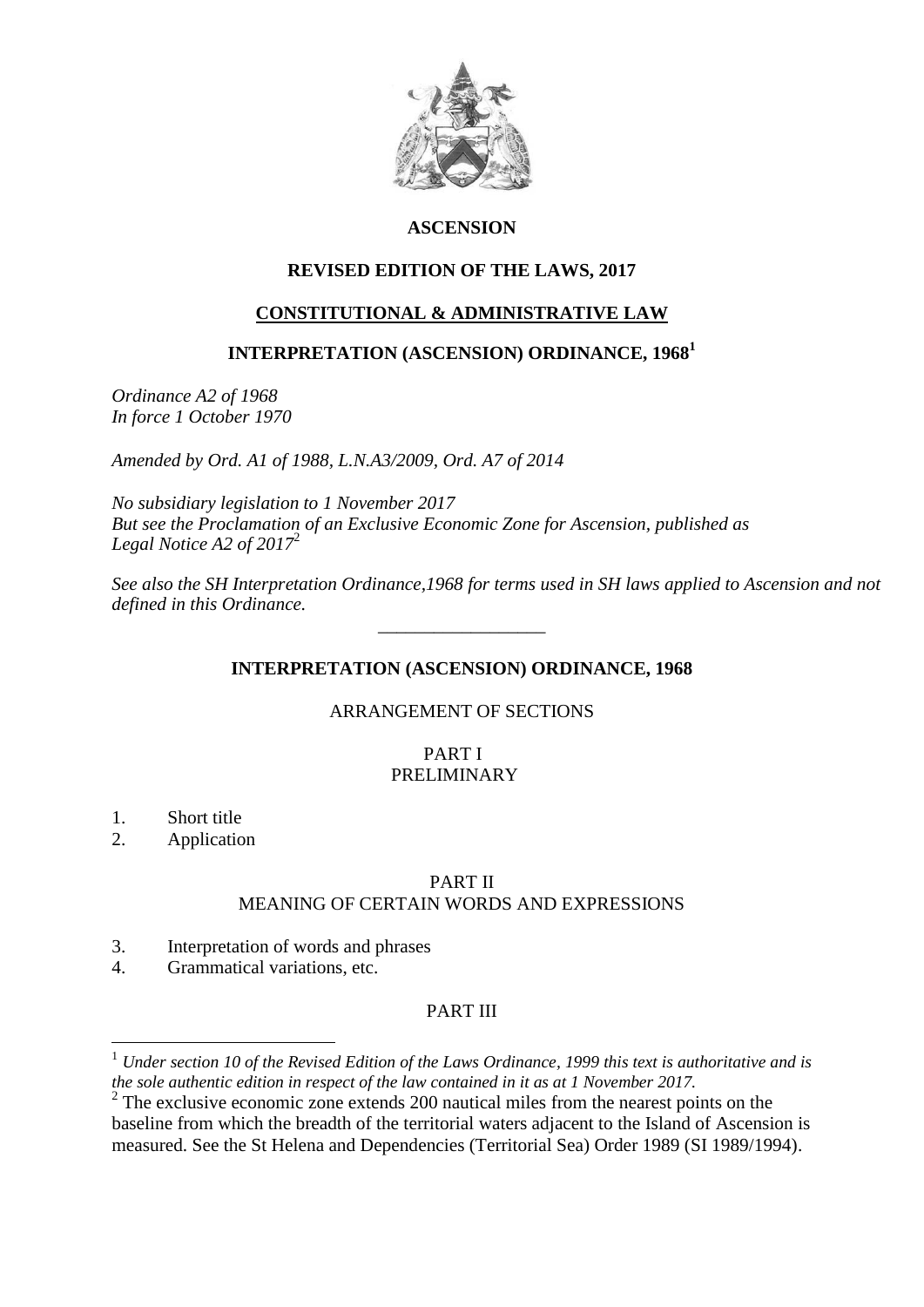#### ORDINANCES AND SUBSIDIARY LEGISLATION

- 5. Ordinances to be public Ordinances
- 6. Commencement of Ordinances
- 7. Repealed Ordinances not revived
- 8. When repealed provisions of Ordinances remain in force
- 9. Effect of repeal
- 10. Amended Ordinances
- 11. Construction of amended Ordinance
- 12. Meaning of reference to the number of a line
- 13. Subsidiary legislation
- 14. Commencement of subsidiary legislation
- 15. Miscellaneous provisions relating to subsidiary legislation

# PART IV

# PUBLIC OFFICERS

- 16. References to public officers
- 17. Change in title of public office
- 18. Acting appointments
- 19. Appointment of public officer to board, etc
- 20. Appointment by name or office

# PART V

# POWERS AND DUTIES

- 21. Exercise of power between publication and commencement of Ordinance
- 22. Powers, etc., conferred by Act on holders of non-existent offices
- 23. Exercise of powers and duties
- 24. Implied powers
- 25. Power to appoint includes power to remove
- 26. Power to appoint member of board, etc., temporarily
- 27. Power to appoint Chair, etc.
- 28. Power of majority
- 29. Power to fill vacancies
- 30. Delegation of powers
- 31. Signification of orders, etc., of Governor, etc.
- 32. Powers of a board, etc., not affected by vacancy etc.
- 33. Rectification of errors

# PART VI

# **MISCELLANEOUS**

- 34. Distance
- 35. Time
- 36. Computation of time
- 37. Offences under 2 or more laws
- 38. Disposal of forfeits, etc.
- 39. Penalties
- 40. Forms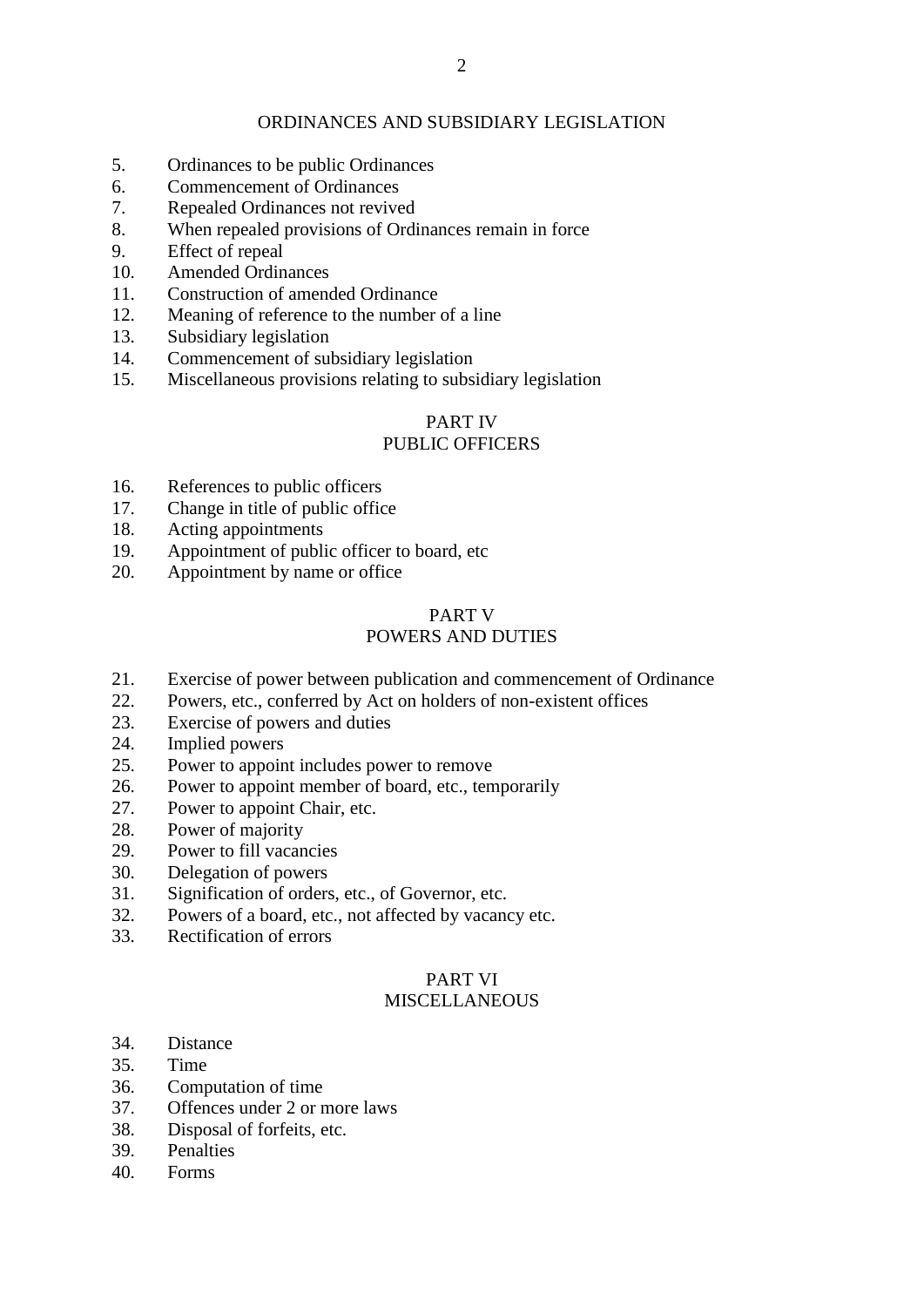- 41. Fees
- 42. References to the Crown
- 43. Saving of rights of Crown

AN ORDINANCE relating to the construction and interpretation of Ordinances, to regulate certain other matters relating to Ordinances and to statutory powers and duties, and to make general provision for purposes connected with or similar to those purposes.

#### **PART I PRELIMINARY**

#### **Short title**

**1.** This Ordinance may be cited as the Interpretation (Ascension) Ordinance, 1968.

#### **Application**

<u>.</u>

**2. (1)** Subject to this section, this Ordinance applies for the construction and interpretation of and otherwise in relation to all Ordinances and subsidiary legislation for the time being in force in Ascension including this Ordinance and Ordinances enacted before the commencement of this Ordinance.

- **(2)** If in any Ordinance or subsidiary legislation—
- *(a)* it is expressly provided that this Ordinance or any provision of it does not apply; or
- *(b)* there is something in the subject or context which is inconsistent with or repugnant to the application of this Ordinance or any provision of it,

this Ordinance or that provision, as the case may be, does not apply.

**(3)** This Ordinance does not apply for the construction or interpretation of any Act of Parliament of the United Kingdom or of any Order in Council.<sup>3</sup>

#### **PART II MEANING OF CERTAIN WORDS AND EXPRESSIONS**

#### **Interpretation of words and phrases**

**3.** The following words and expressions have the meanings in this section assigned to them respectively, that is to say—

**"Act"** means an Act of Parliament of the United Kingdom;

- **"act",** used with reference to an offence or a civil wrong, includes a series of acts, and words which refer to acts done extend to unlawful omissions;
- **"Administrator"** means the person for the time being holding, or lawfully performing the functions of, the office of Administrator of Ascension;

 $3$  The Interpretation Ordinance, 1968 of St Helena applies for the interpretation of provisions of St Helena Ordinances applied to Ascension, to the extent that this Ordinance does not apply to a provision.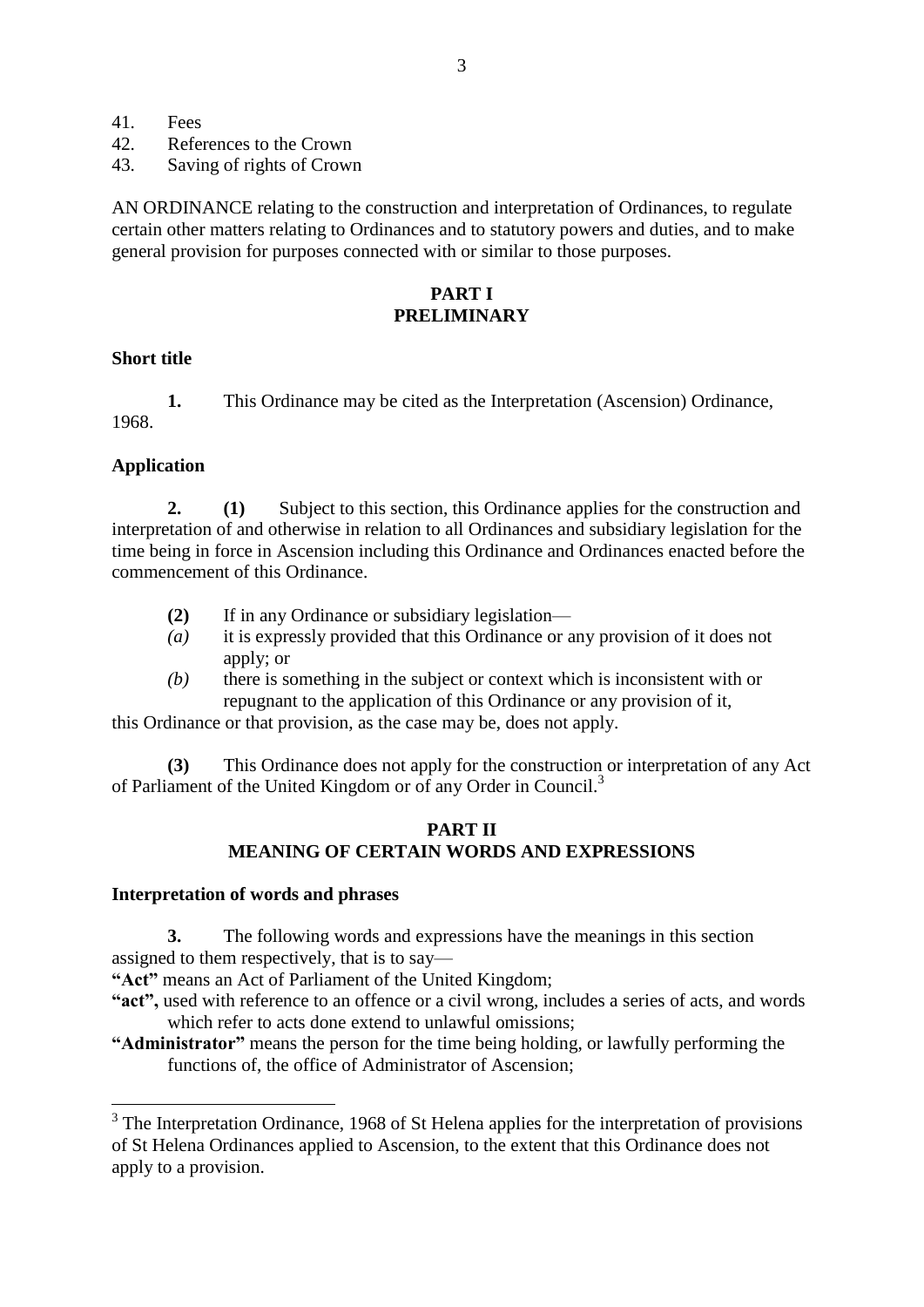- **"Administrator in Council"** means the Administrator acting after consultation with the Island Council and in such Council assembled, but not necessarily in accordance with the advice of the Council;
- **"advocate"** means a person entitled to practise as such in the Supreme Court or any court subordinate thereto under the provisions of any law for the time being in force relating to advocates;
- **"animal"** includes birds, reptiles, fish and every kind of vertebrate animal and the young thereof;
- **"applied St Helena Ordinance"** means an Ordinance of St Helena applied to Ascension by virtue of the St Helena Law (Application to Ascensionm) Ordinance, 1988;
- **"Ascension"** means the Island of Ascension;
- **"Attorney General"** means the person for the time being holding, or lawfully performing the functions of, the office of Attorney General of St Helena;
- **"Cap."** refers to an Ordinance given a Chapter number in the 2001 Revised Edition of the Laws of Saint Helena;
- **"chief officer of police"** or any similar term means the most senior police officer of the Ascension detachment of the St Helena Police Service;
- **"coin"** means any coin legally current in St Helena, Ascension or Tristan da Cunha;
- **"commencement",** used with reference to an Ordinance means the date on which the Ordinance comes into force;
- **"common law"** means the common law of England;
- **"the constitution"** means the Constitution set out in the Schedule to the St. Helena, Ascension and Tristan da Cunha Constitution Order 2009;
- **"Consolidated Fund"** in relation to St Helena means the Consolidated Fund established by section 98 of the Constitution, and in relation to Ascension means the fund established by section 166 of the Constitution;
- **"contravene"** in relation to any requirement or condition prescribed in any written law or in any grant, permit, lease, licence or authority granted by or under any written law includes a failure to comply with that requirement or condition;
- **"coroner"** means a person appointed as such under section 15(2) of the Coroners and Presumption of Death (Ascension) Ordinance, 2015;
- **"Council Committee"** or **"Committee"** in relation to functions under an Ascension Ordinance means the Island Council when exercising those functions;
- **"Court of Appeal"** means the St Helena Court of Appeal or any court substituted for that court having jurisdiction to hear and determine appeals from the Supreme Court;
- **"Crown lands"** means all public lands in St Helena or Ascension which are for the time being subject to the control of Her Majesty and all lands which have been acquired by Her Majesty for the public service or otherwise;
- **"Director of Resources"** means the person for the time being holding, or lawfully performing the functions of, the office of Director of Resources;
- **"dues"** includes duties, rates and taxes;
- **"financial regulations"** means regulations made under section 5 of the Financial Management Ordinance, 2001;
- **"export"** means take or cause to be taken out of Ascension;
- **"Gazette"** means the St Helena Government Gazette and includes any supplement thereto and any Gazette Extraordinary;
- **"Governor"** means the person for the time being holding, or lawfully performing the functions of, the office of Governor of Ascension;
- **"Government"** means Her Majesty's government in right of St Helena or of Ascension, as the case may be;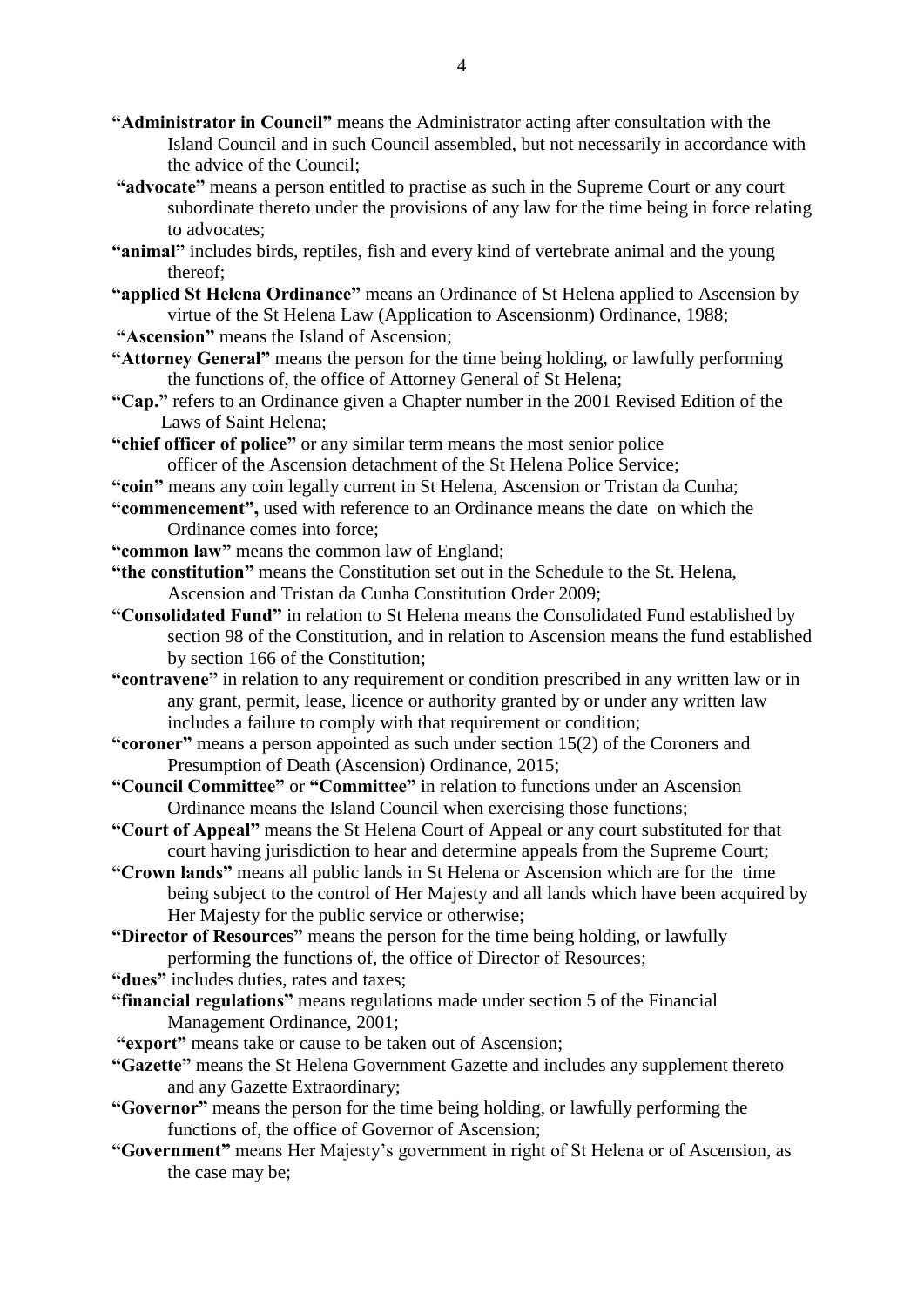**"Governor in Council"** in relation to Ascension means the Administrator;

- **"Harbour Master"** means, for St Helena, the person appointed as such under section 3 of the Ports Ordinance, 2016, and for Ascension has the same meaning as in the Harbours Ordinance, 2005;
- **"Her Majesty"** and **"the Queen"** include Her Majesty the Queen, Her Heirs and Successors;
- **"Her Majesty's dominions"** includes the United Kingdom of Great Britain and Northern Ireland, all British possessions and all countries within the Commonwealth whereof Her Majesty is the Sovereign:
- "import" means bring or cause to be brought into Ascension;
- **"Island Council"** means the Island Council constituted by section 149 of the Constitution;
- **"Islander"** in relation to St Helena has the meaning given to that term by Schedule I to the Immigration Ordinance, 2011;
- **"land"** or **"lands"** includes messuages, tenements, hereditaments, houses and buildings of any tenure;
- **"Legislative Council"** in relation to Ascension means the Island Council;
- **"local enactment"** means any Ordinance enacted for the peace, order and good government of St Helena or Ascension, as the case may be;
- **"master"** in relation to a ship, means any person (other than a pilot or harbourmaster) having charge, control or command of a ship;
- **"medical practitioner"** means a person who may lawfully practise medicine or surgery under the Medical Practitioners (Ascension) Ordinance, 1910;
- **"month"** and **"year"** mean respectively a month and a year reckoned according to the British Calendar;
- **"oath", "swear"** and **"affidavit"** include the affirmation and declaration of any person who by law is permitted to make an affirmation or declaration in substitution for an oath;
- **"or", "other"** and **"otherwise"** are to be construed disjunctively and not as implying similarity, unless the word "similar" or other word having the like meaning is added;
- **"Order in Council"** means an Order made by Her Majesty in Council;
- **"Ordinance"** includes a local enactment, any subsidiary legislation made under the authority of an Ordinance or other written law, and a reference to a particular Ordinance includes a reference to any subsidiary legislation made under it;
- **"Part", "section", "paragraph"** and **"Schedule"** mean respectively a Part, section and paragraph of, and Schedule to, the Ordinance in which the word occurs, and
- **"person"** includes any company, any association and body of persons, corporate or unincorporated;
- **"police"** or **"police service"** means the St Helena Police Service established by the Police Service Ordinance, 1975 and in Ascension means the police detachment for Ascension;
- **"police officer", "police constable"** and **"constable"** include any person appointed to act as such, or as a special constable, and any person acting in aid or under the direction of a police officer;
- **"prescribed"** means prescribed by the Ordinance in which the word occurs or by any rules made under it;
- **"property"** includes land, goods, chattels, money, valuable securities, documents and every other matter or thing, whether real or personal, upon or in respect of which any offence may be committed;
- **"public holiday"** means any day so declared in accordance with the provisions of any local enactment relating to public holidays;
- **"public office"** means an office of emolument in the public service, and **"public officer"**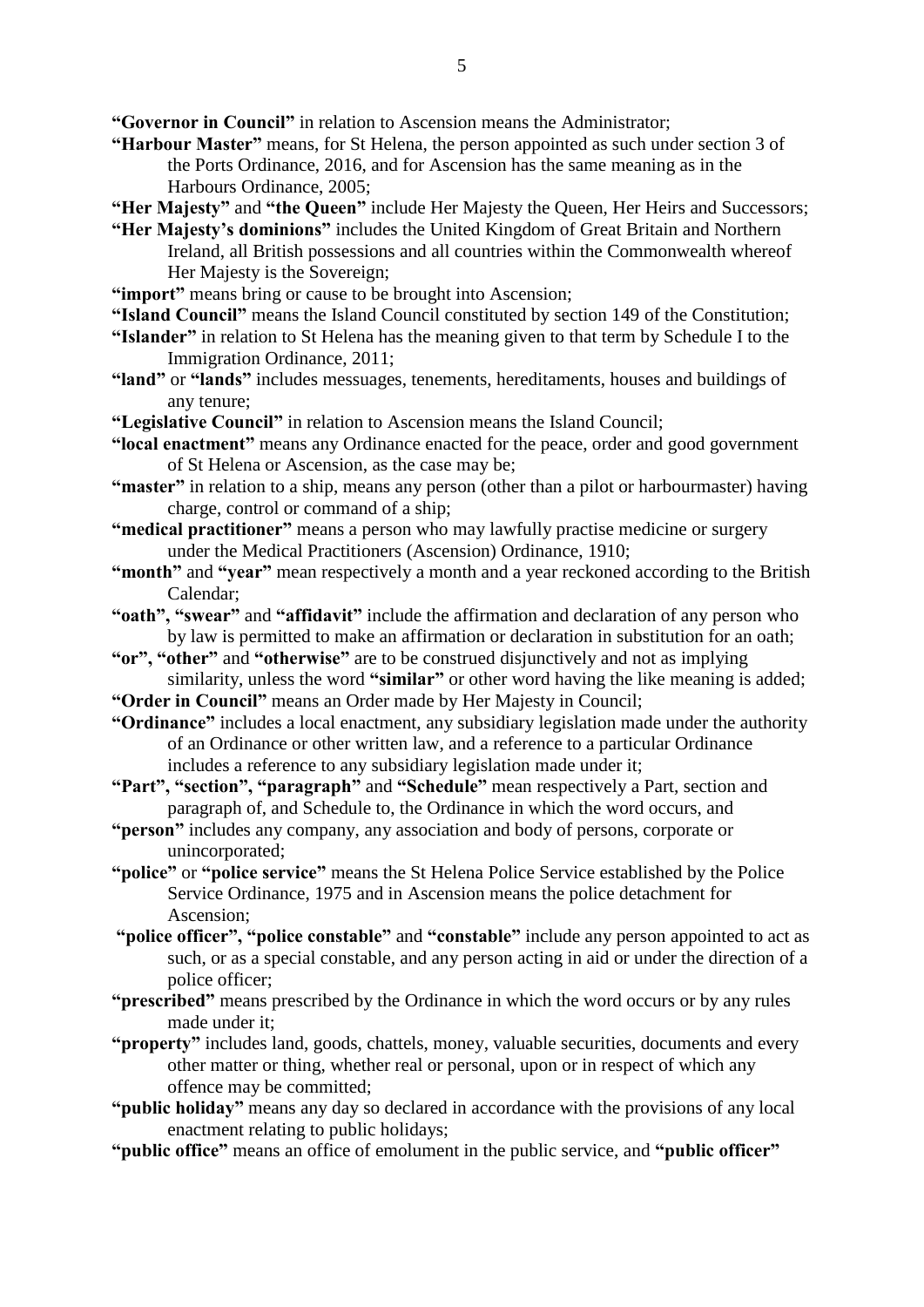Is to be construed accordingly: but a person is not deemed to hold a public office by reason only that the person is in receipt of a pension or other like allowance in respect of service under the Crown;

**"public seal"** means the public seal of Ascension;

- **"public service"** means the service of the Crown in a civil capacity in respect of the Government of Ascension;
- **"registered",** in relation to a document, means registered under the provisions of the written law applicable to the registration of such document;
- **"Registrar"** means the Registrar of the Supreme Court;
- **"regulations"** includes rules, orders and by-laws;
- **"rules"** includes regulations, orders and by-laws;
- **"Secretary of State"** means one of Her Majesty's Principal Secretaries of State;
- **"Senior Medical Officer/Clinical Director**" in relation to Ascension means the most senior medical officer;
- **"Sheriff of St Helena"** in relation to Ascension means the chief officer of police;
- **"sign",** in relation to a person who is unable to write his or her name, includes the making of a mark by the person;
- **"St Helena"** means the Island of St Helena, unless the context requires that the expression be construed as a reference to St Helena, Ascension and Tristan da Cunha;
- **"statutory declaration"** means a declaration made under the Statutory Declarations Act, 1835 (UK);
- **"subsection"** and **"sub-paragraph"** mean a subsection and sub-paragraph of the section and paragraph in which the word occurs;
- **"subsidiary legislation"** means any proclamation, rule, regulation, order, notice, by-law, or other instrument made under the authority of any Ordinance or other lawful authority and having legislative effect;
- **"summary conviction"** means a conviction under and by virtue of any law for the time being in force conferring the power of summary adjudication on magistrates or justices of the peace;
- **"Tristan da Cunha"** means the Island of Tristan da Cunha and includes the Islands of Gough, Nightingale and Inaccessible;

**"vessel"** includes any ship, boat or other description of vessel used in maritime navigation; **"warrant"** means a warrant under the hand of the person issuing the same;

**"will"** includes a codicil;

**"writing"** includes printing, photography, lithography, type-writing and any other form of representing or reproducing words in visible form;

**"written law"** means all Ordinances, all subsidiary legislation, all Acts of Parliament of the United Kingdom extending expressly or by necessary implication, or applied to, or otherwise having the force of law in St Helena or Ascension, and all Orders in Council, Letters Patent and Royal Instructions so extending or applied or having such force.

**(2)** In the construction of references to the Governor or the Governor in Council, regard must be had to the provisions of sections 43 and 44 of the Constitution.

**(3)** A term defined in section 115 or 180 of the Constitution, as the case may be, has the same meaning in an Ordinance, unless the Ordinance otherwise expressly provides.

 **(4)** A reference to a written law is a reference to it as amended or replaced from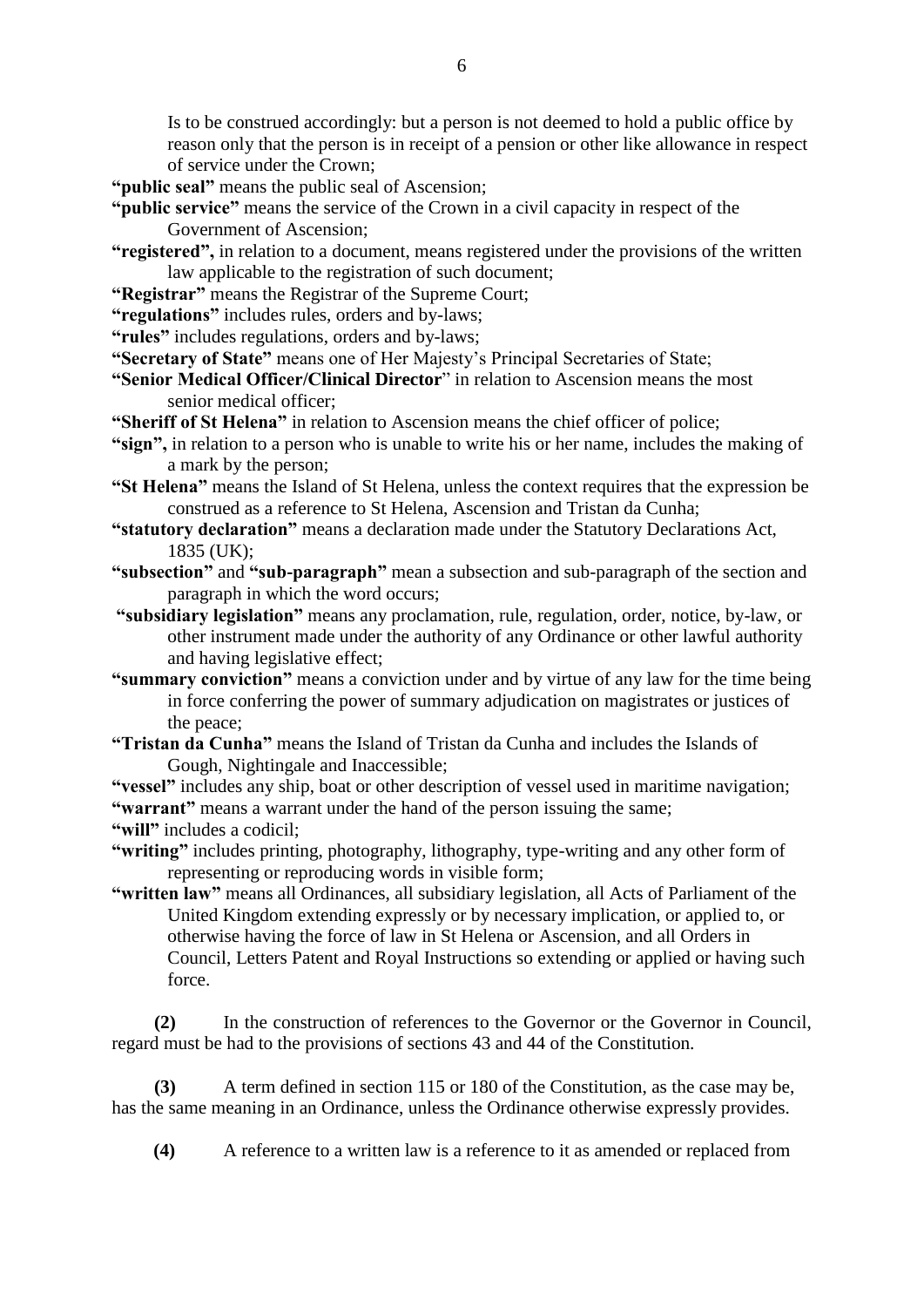time to time and a reference to an Act of Parliament is to it as applied to St Helena or to Ascension, as the case may be.

 **(5)** The terms 'attorney' 'advocate', 'barrister', 'counsel' 'legal practitioner', 'solicitor' and 'legally represented' are to be construed by reference to the term 'legal representative' as defined in sections 115 or 180 of the Constitution, as the case may be.

### **Grammatical variations, etc.**

**4. (1)** If any word is defined in any Ordinance, including this Ordinance, the definition extends to the grammatical variations of the word or expression so defined and to any cognate expression of it.

**(2)** Words importing the masculine gender include females.

**(3)** Words in the singular include the plural and words and expressions in the plural include the singular.

#### **PART III ORDINANCES AND SUBSIDIARY LEGISLATION**

#### **Ordinances to be public Ordinances**

**5.** Every Ordinance is deemed to be a public Ordinance and judicial notice must be taken of it accordingly unless the contrary is expressly provided and declared by such Ordinance.

#### **Commencement of Ordinances**

**6. (1)** Subject to this section, the date of commencement of any Ordinance is the date on which the Ordinance is published, that is to say the date on which a copy of the Ordinance is affixed to the public notice board outside the office of the Administrator, unless some other date of commencement is expressly provided in the Ordinance.

**(2)** Every Ordinance is be deemed to come into operation immediately on the expiration of the day preceding its date of commencement.

**(3)** A provision in an Ordinance regulating the coming into force of the Ordinance or any part of it has effect even if the part of the Ordinance containing that provision has not come into operation.

# **Repealed Ordinances not revived**

**7.** If any Ordinance which repeals in whole or in part a previously enacted Ordinance is itself repealed, that last mentioned repeal does not revive the Ordinance or provisions before repealed unless express provision is made for such revival.

# **If repealed provisions of Ordinances remain in force**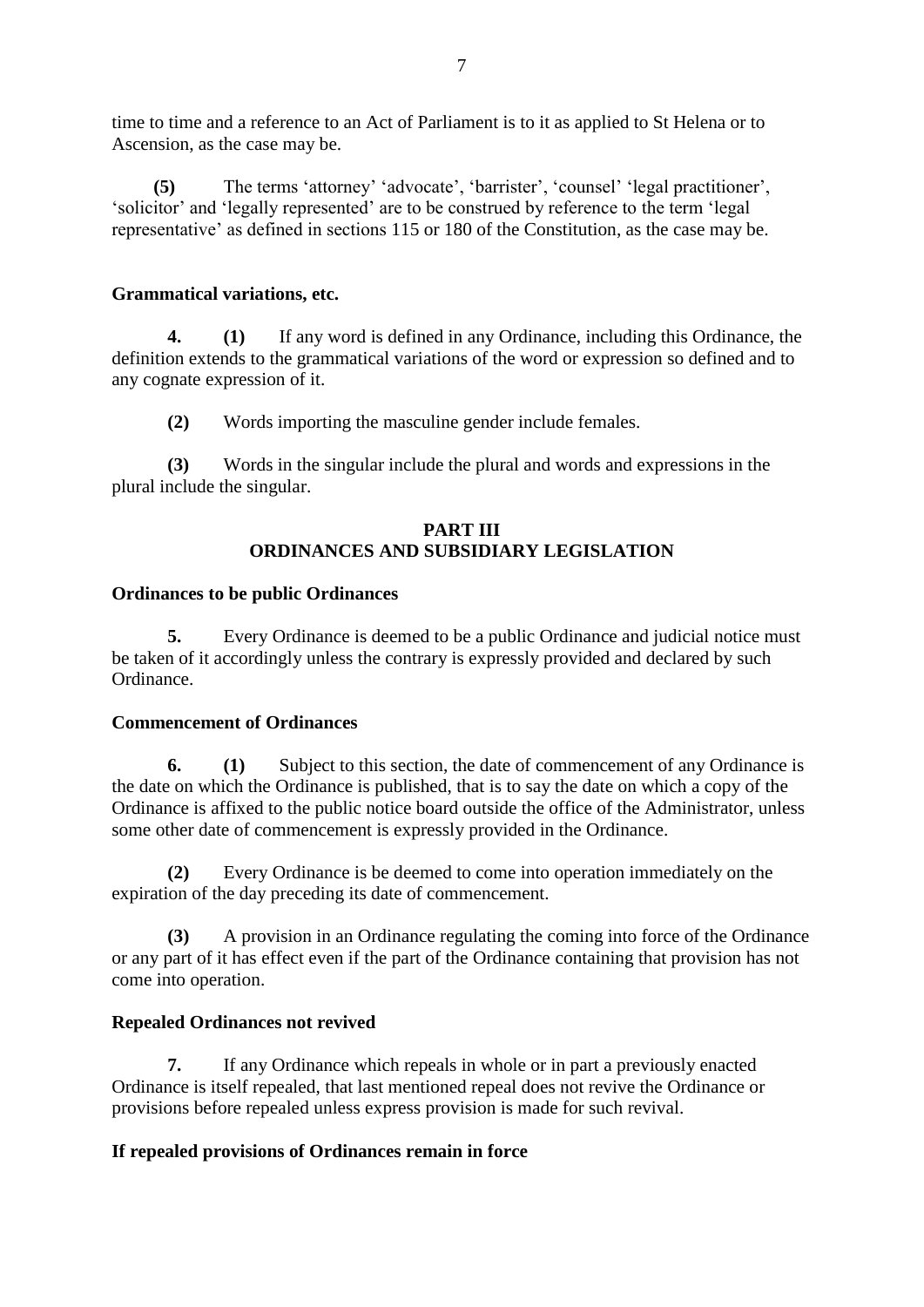**8.** If by any Ordinance provision is made for the repeal in whole or in part of a previously enacted Ordinance and for the substitution of other provisions for those so

# repealed, such repeal has no effect until the substituted provisions come into operation by virtue of such Ordinance.

# **Effect of repeal**

- **9. (1)** If an Ordinance repeals any other enactment the repeal does not—
- *(a)* revive anything not in force or existing at the time at which the repeal takes effect;
- *(b)* affect the previous operation of the enactment so repealed or anything duly done or suffered under it;
- *(c)* affect any right, privilege, obligation or liability acquired, accrued or incurred under the enactment so repealed;
- *(d)* affect any penalty, forfeiture or punishment incurred in respect of any offence committed against such enactment prior to its repeal; or
- *(e)* affect any investigation, legal proceeding or remedy in respect of any such right, privilege, obligation, liability, penalty, forfeiture or punishment as aforesaid, and any such investigation, legal proceeding or remedy may be instituted, continued or enforced, and any such penalty, forfeiture or punishment may be imposed, as if the enactment had not been repealed.

**(2)** Upon the expiry of an Ordinance, this section applies as if the Ordinance had been repealed.

# **Amended Ordinances**

**10. (1)** If in any Ordinance a reference is made to any other Ordinance the reference is deemed to be a reference to that other Ordinance as from time to time amended.

**(2)** If any Ordinance repeals and re-enacts, with or without modification, any provision of any previously enacted Ordinance, a reference in any other Ordinance to the provision so repealed is to be construed as a reference to the provision so re-enacted.

# **Construction of amended Ordinance**

- 11. If an Ordinance amends any other Ordinance—
- *(a)* the amended Ordinance may in the amending Ordinance be referred to as the principal Ordinance; and
- *(b)* the amending Ordinance is so far as is consistent with the tenor thereof to be construed as one with the amended Ordinance.

# **Meaning of reference to the number of a line**

**12.** A reference in any Ordinance to a line of any section of an Ordinance is to be construed as a reference to such line as it occurs in the latest official printed copy of such Ordinance in existence at the time of the enactment of the Ordinance containing such reference.

# **Subsidiary legislation**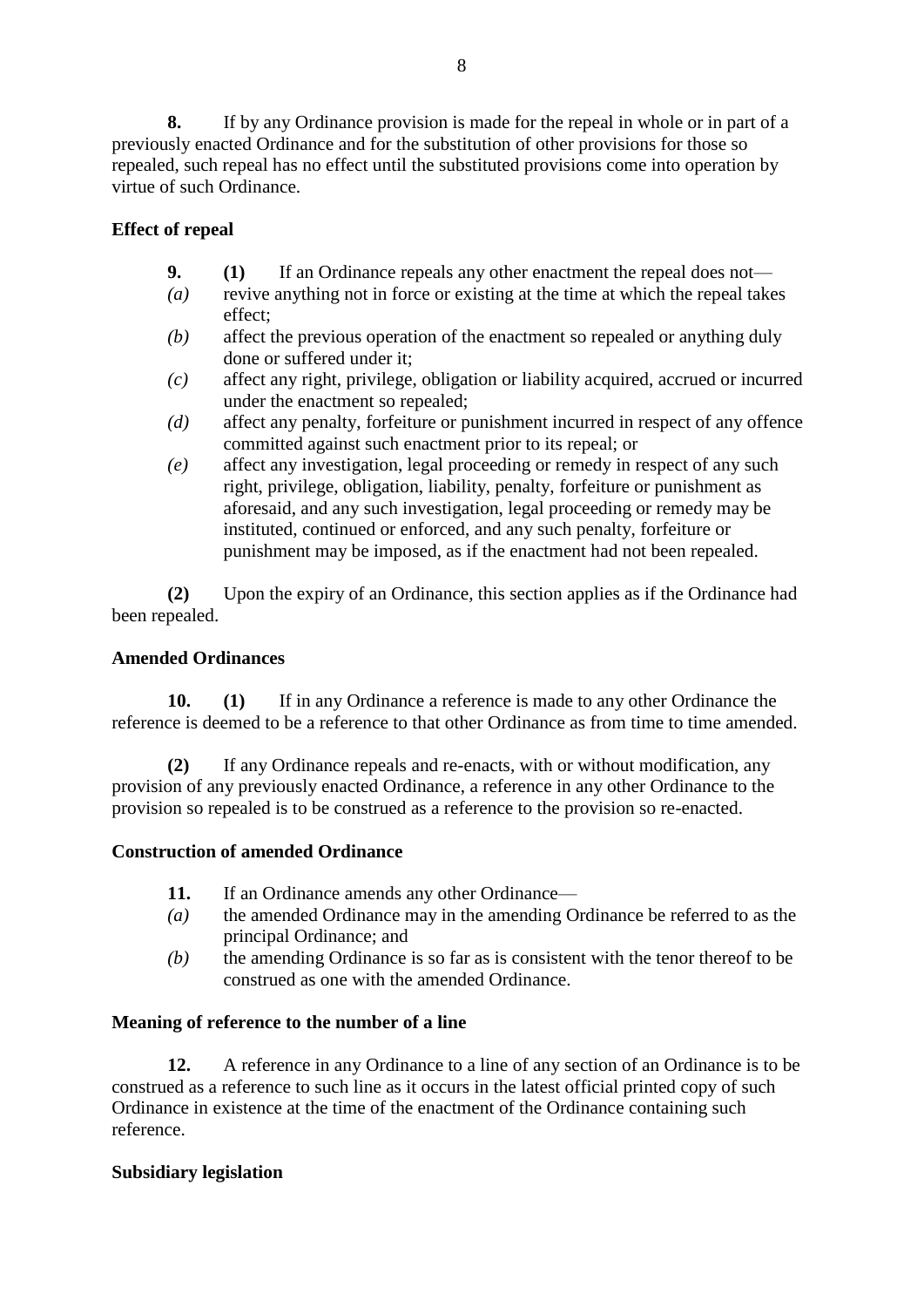**13.** If by any Ordinance power is conferred upon any authority to make subsidiary legislation, the following provisions have effect—

*(a)* any such subsidiary legislation may at any time be amended, varied, suspended or revoked by the same authority and in the same manner by and which it was made:

Provided that where such authority has been replaced, wholly or partially, by some other authority the power conferred by this paragraph upon the original authority may be exercised by such other authority in relation to all matters within the extent of its jurisdiction as if it were the original authority;

- *(b)* any such subsidiary legislation may provide that in respect of any contravention of it the offender is liable on conviction to such fine not exceeding £100, or to such term of imprisonment not exceeding 6 months, or to both, as is prescribed in it;
- *(c)* such subsidiary legislation must be published in the *Gazette* and must be judicially noticed;
- *(d)* where in any subsidiary legislation a reference is made to "the Ordinance" the reference is to shall be construed as a reference to the Ordinance by which power is conferred to make such subsidiary legislation.

# **Commencement of subsidiary legislation**

**14. (1)** Subject to this section, the date of commencement of any subsidiary legislation is the date on which it is published, that is to say, the date on which a copy of the subsidiary legislation is affixed to the public notice board outside the office of the Administrator, unless some other date of commencement is expressly provided in the subsidiary legislation.

**(2)** All subsidiary legislation is deemed to come into operation immediately on the expiration of the day preceding its date of commencement.

**(3)** Subsidiary legislation made and published on the date of commencement of the Ordinance under which it is made is deemed to come into force simultaneously with that Ordinance.

**(4)** References in this section to the commencement of the Ordinance under which subsidiary legislation is made are, if different provisions of that Ordinance come into force on different dates, to be construed as references to the commencement of the particular provision under which the subsidiary legislation is made.

**(5)** The provisions of this section do not affect to the provisions of section 21.

#### **Miscellaneous provisions relating to subsidiary legislation**

**15. (1)** Words and expressions used in subsidiary legislation have the same meaning as in the Ordinance under which the subsidiary legislation is made.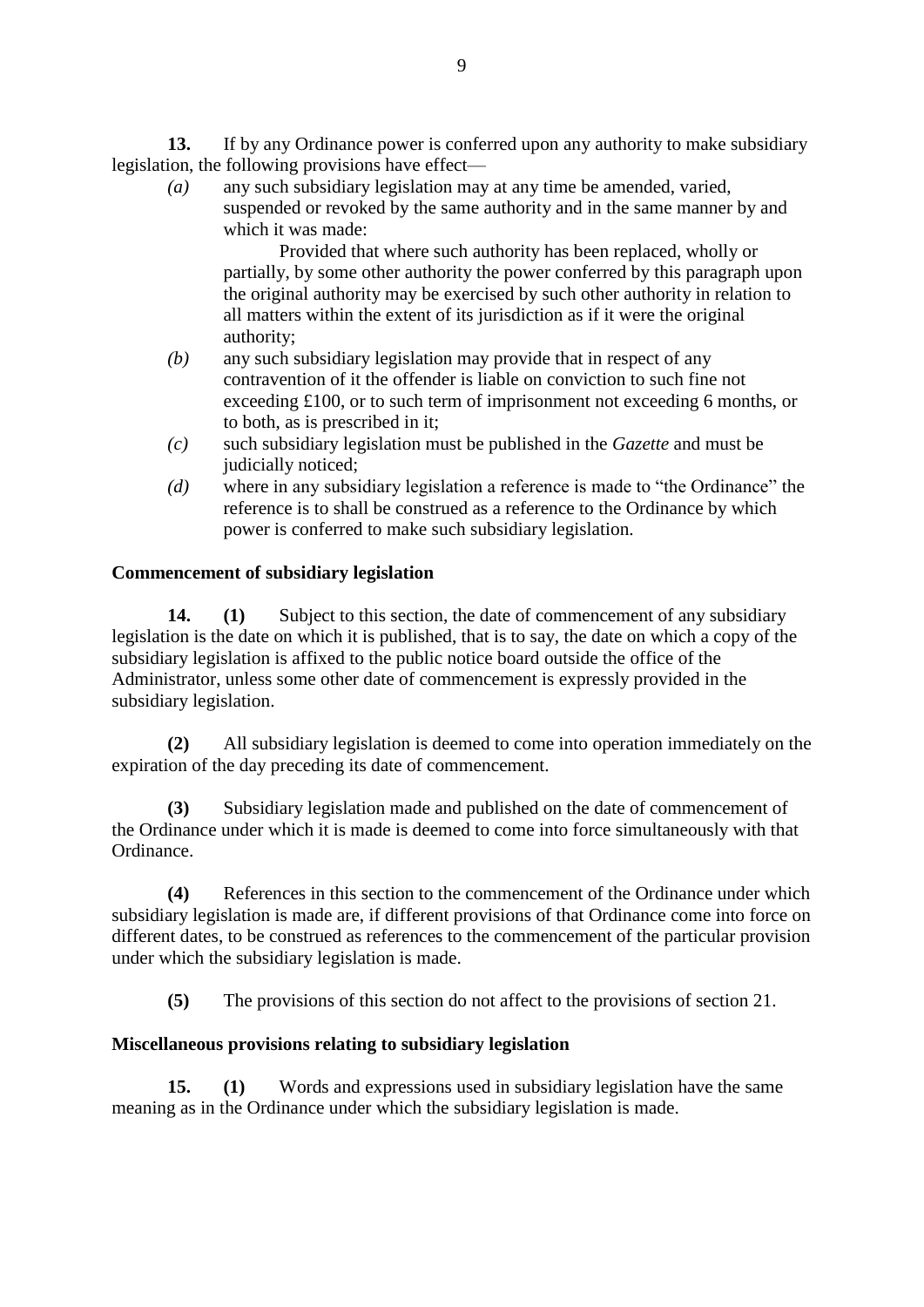**(2)** Any provision of subsidiary legislation which is inconsistent with any provision of any Ordinance, including the Ordinance under which the subsidiary legislation is made, is void to the extent of the inconsistency.

**(3)** An act done under or by virtue of or in pursuance of subsidiary legislation is deemed to be done under or by virtue of or in pursuance of the Ordinance conferring power to make the subsidiary legislation.

**(4)** Subsidiary legislation is deemed to be made under all relevant powers, whether or not it purports to be made in exercise of a particular power or particular powers.

**(5)** Section 9 applies upon the revocation of subsidiary legislation as it applies on the repeal of an Ordinance.

**(6)** Upon the repeal or expiry of an Ordinance, all subsidiary legislation made under it is deemed to have been revoked on the same date as that on which the Ordinance ceases to have effect.

#### **PART IV PUBLIC OFFICERS**

#### **References to public officers**

**16. (1)** If in any written law there is a reference to a public officer by the title of his or her office, the reference is to be construed as a reference to the person holding or for the time being exercising the powers and performing the duties of that office:

Provided that if the Governor has appointed a public officer to be responsible for the administration of the subject or matter referred to in such written law, the reference is to be construed as a reference to that public officer.

**(2)** If powers and duties are conferred and imposed by any written law upon the holder of an office—

- *(a)* which has been abolished;
- *(b)* which has been amalgamated with some other office; or

*(c)* the duties of which have devolved upon some other person,

the powers and duties may be exercised and performed by a person in the public service from time to time authorised by the Governor in writing for the purpose.

**(3)** If any act, proceeding or transaction is lawfully done or begun by the holder of any public office, such act, proceeding or transaction may be continued, confirmed, abandoned, withdrawn, and otherwise proceeded upon by any other public officer from time to time lawfully empowered to exercise the power under which the act, proceeding or transaction was done or begun.

# **Change in title of public office**

- **17.** When any change occurs in the title of any public office –
- *(a)* the Governor may by notice published in the Gazette declare that such change of title is to take effect from a date specified in the notice; and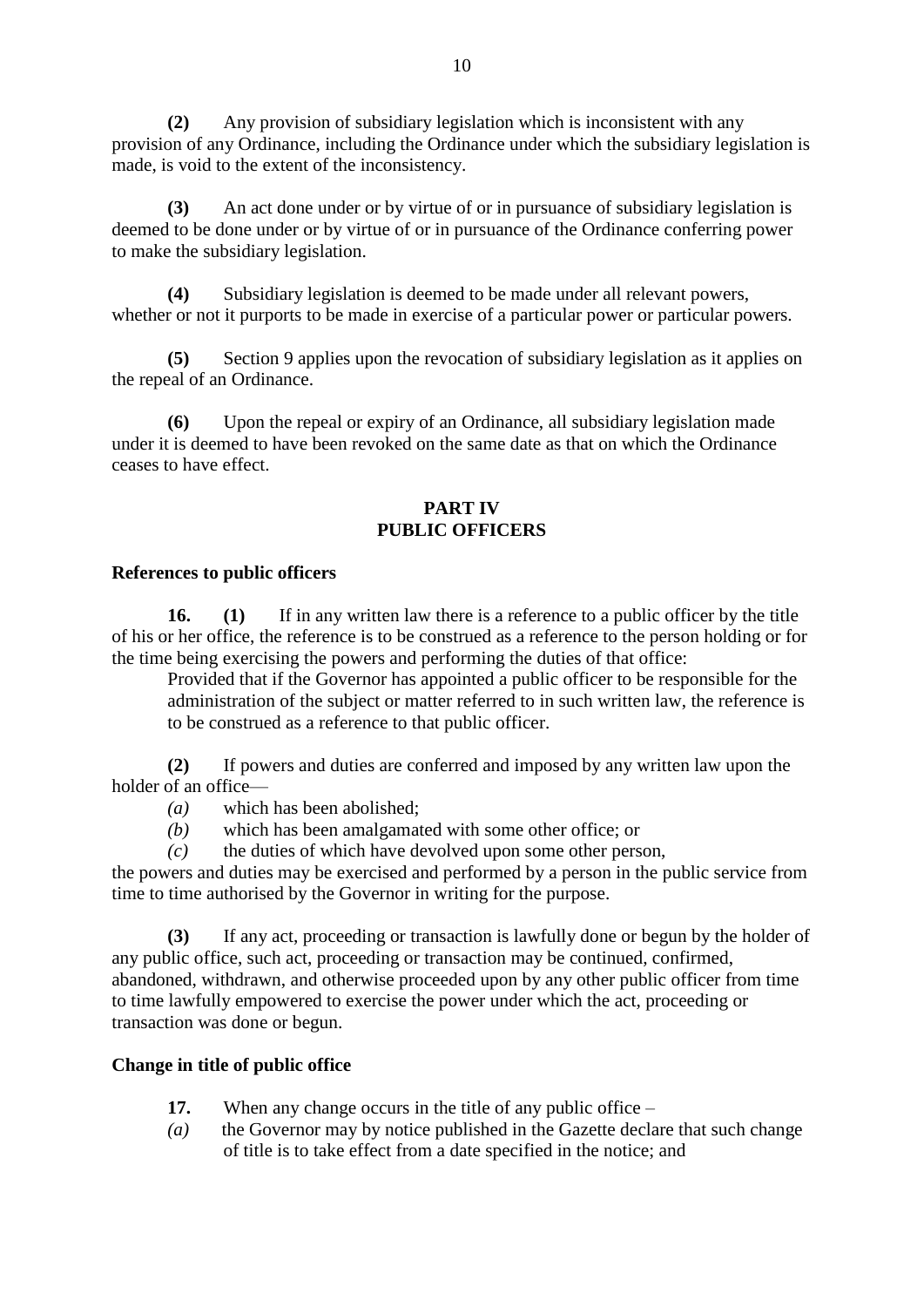*(b)* with effect from the date so specified any reference in any written law to the former title of such office is to be construed as a reference to that office by such new title.

# **Provision for execution of duties of public officer during absence or inability to act**

**18. (1)** If by or under any Ordinance any powers or duties are conferred or imposed upon a public officer, and owing to absence or inability from illness or any other cause the public officer is unable to exercise the powers or perform the duties –

- *(a)* the Administrator may direct that those powers and duties are to be exercised and performed by the person named or the public officer holding the public office designated by the Administrator; and
- *(b)* thereupon such person or public officer, for the period of such absence or inability, has and may exercise those powers and must perform those duties, subject to any conditions, exceptions and qualifications the Governor directs.

**(2)** If the substantive holder of any office in the public service is on leave of absence pending relinquishment of his or her office, another person may be appointed to be the substantive holder of that office.

#### **Appointment of public officer to board, etc.**

**19.** If under any written law power is conferred upon any authority to appoint any person to be a member of any board, commission, committee or other similar body –

- *(a)* the authority may appoint as such member any public officer by the designation of his or her office; and
- *(b)* on such appointment and until such appointment is revoked or otherwise determined, the person for the time being holding or exercising the powers and performing the duties of that office is a member of such board, commission, committee or body.

#### **Appointment by name or office**

**20.** If under any written law any authority is empowered to appoint or nominate a person to have and exercise any powers or perform any duties, the authority may—

- *(a)* appoint a person by name; or
- *(b)* direct the person for the time being holding the office designated by the authority to have and exercise those powers and perform those duties,

and thereupon, or from the date specified by the authority, the person appointed by name or holding the office so designated has and may exercise such powers and must perform such duties accordingly.

# **PART V - POWERS AND DUTIES**

#### **Exercise of power between publication and commencement of Ordinance**

**21.** If by any Ordinance which is not to come into operation immediately on the publication thereof a power is conferred to—

- *(a)* make any appointment or establish any office;
- *(b)* make any subsidiary legislation;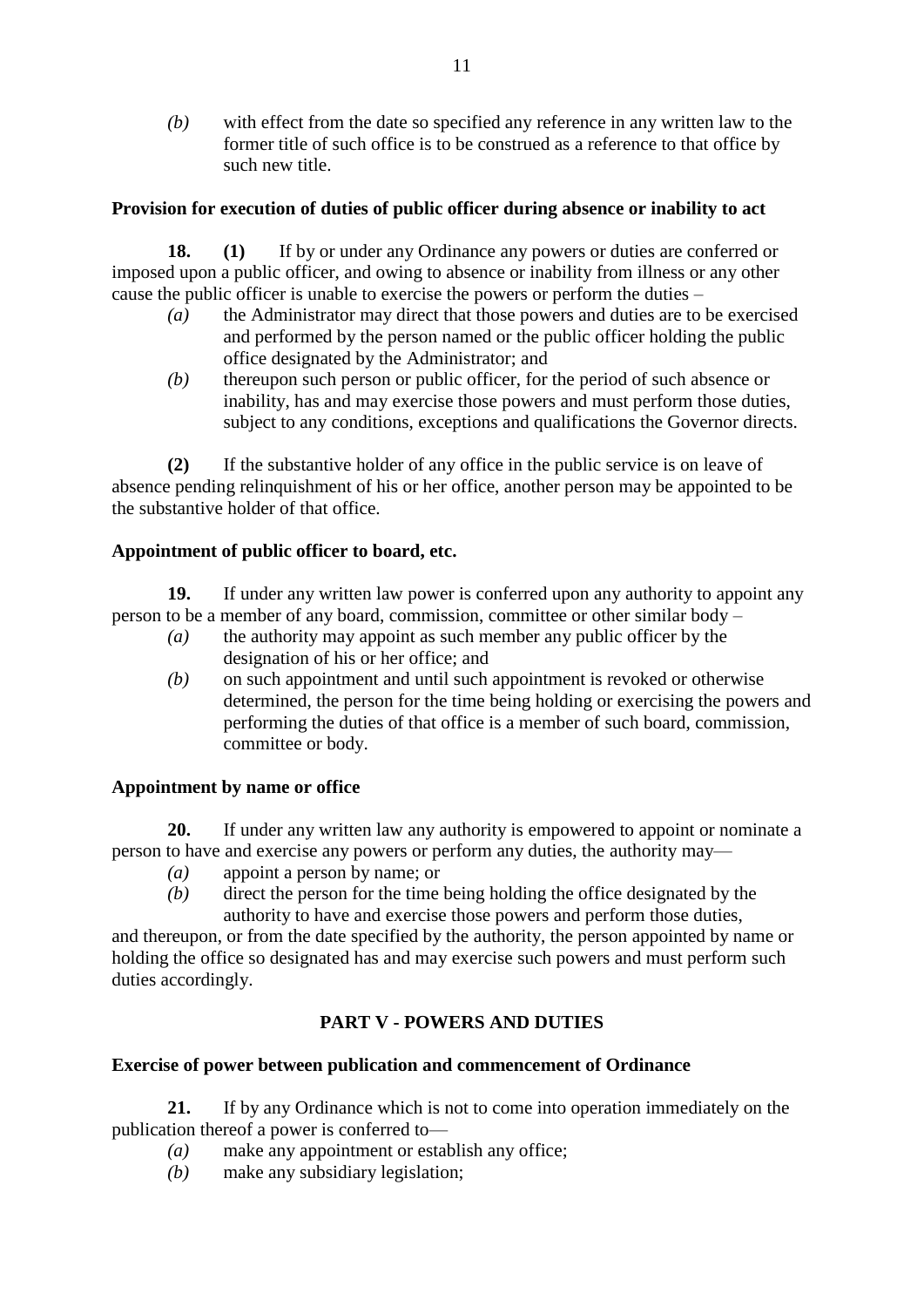*(c)* issue any order with respect to the application of the Ordinance; or

*(d)* do any other thing for the purposes of the Ordinance,

such power may be exercised at any time after the publication of the Ordinance: Provided that no appointment, subsidiary legislation, order or other thing made or done under the exercise of such power has effect until the commencement of the

Ordinance, unless it is necessary for bringing the Ordinance into operation.

# **Powers, etc., conferred by Act on holders of non-existent offices**

**22.** If powers and duties are conferred or imposed by any Act upon the holder of an office which does not exist in Ascension, the powers and duties may be exercised and performed by a person from time to time authorised for the purpose by the Governor.

# **Exercise of powers and duties**

**23.** If powers and duties are conferred or imposed by any Ordinance, any such power may be exercised and any such duty must be performed from time to time as occasion requires.

# **Implied powers**

**24.** If an Ordinance confers a power on any person to do or enforce the doing of any act or thing, all such additional powers are deemed to be given as are reasonably necessary to enable the person to do or enforce the doing of the act or thing.

# **Power to appoint includes power to remove**

**25.** If by any Ordinance a power to make any appointment is conferred, the Governor or the authority empowered to make the appointment has power, subject to any limitations or qualifications which affect the power of appointment, to revoke any such appointment and to remove, suspend, reappoint or reinstate any person appointed in the exercise of such power.

# **Power to appoint member of board, etc., temporarily**

**26.** If by any Ordinance a power is conferred upon any authority to appoint any person to be a member of any board, commission, committee or other similar body and any member so appointed is unable to act as such owing to absence or inability from illness or any other cause, that authority may appoint some other person temporarily to act for such member during the period of such absence or inability.

# **Power to appoint Chair, etc.**

**27.** If by any Ordinance a power is conferred on any authority to appoint any board, commission, committee or other similar body, that authority may appoint a Chair, vice-Chair and secretary of such board, commission, committee or similar body.

# **Power of majority**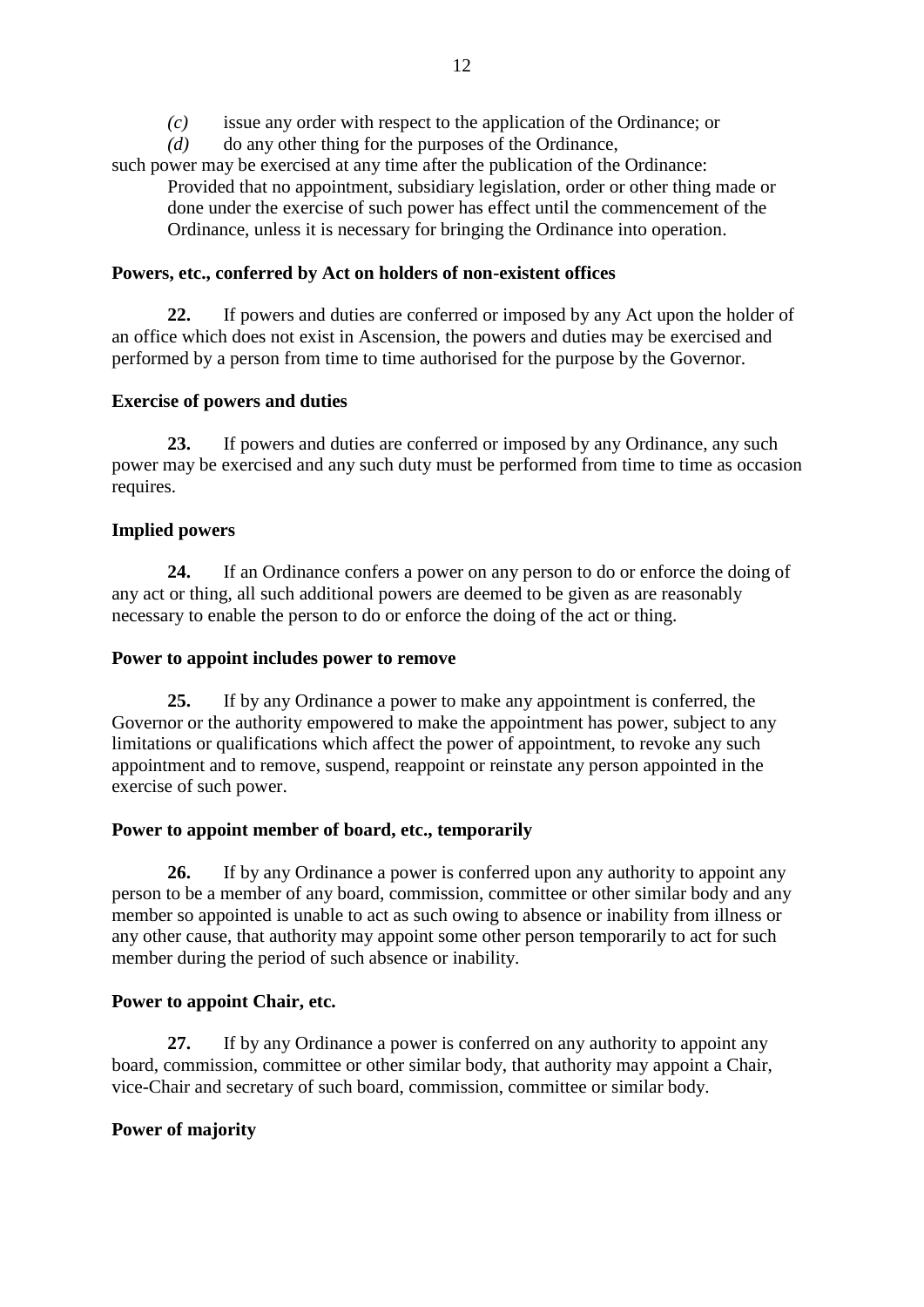**28.** If by any Ordinance an act or thing may be or is required to be done by more than 2 persons, the act or thing may be done by a majority of such persons.

# **Power to fill vacancies**

**29.** If by any Ordinance, powers and duties are conferred or imposed upon any person to be elected or appointed and such election or appointment has not been made or the person elected or appointed declines to act, the Governor may appoint any person to exercise the powers and perform the duties until a person is elected or appointed and is willing to act.

# **Delegation of powers by Governor**

**30. (1)** Where by any Ordinance powers and duties are conferred or imposed upon the Governor –

- *(a)* the Governor may, unless by law expressly prohibited from so doing, by notice published in the *Gazette*, depute any person by name, or the person for the time being holding the office designated by the Governor, to exercise those powers and perform those duties on the Governor's behalf, subject to any conditions, exceptions and qualifications the Governor specifies; and
- *(b)* upon publication of such notice or from any later date specified in it, that person has and may exercise those powers and must perform those duties, subject as aforesaid:

**(2)** Subject to the provisions of the Constitution relating to the appointment of a deputy to the Governor, subsection (1) does not authorise the Governor to delegate to any person the power to make rules or to make or issue any warrant or proclamation.

# **Signification of orders, etc. of Governor, etc.**

- **31. (1)** Where by any Ordinance the Governor is empowered to—
- *(a)* make any subsidiary legislation or appointment;
- *(b)* give any directions or issue any order;
- *(c)* authorise any thing or matter to be done or omitted;
- *(d)* grant any exemption or remit any fee or penalty; or
- *(e)* exercise any other power,

it is sufficient if the exercise of the power by the Governor is signified under the hand of the Chief Secretary of St Helena, or of the Administrator:

**(2)** Subsection (1) does not apply to the power of the Governor to make or issue any warrant or proclamation, which must be made or issued under the hand of the Governor only.

# **Powers of a board, etc. not affected by vacancy, etc.**

**32.** If by any Ordinance any board, commission, committee or other similar body, whether corporate or unincorporated, is established, then, unless the contrary intention appears, the powers of such board, commission, committee or other similar body are not affected by—

*(a)* any vacancy in its membership;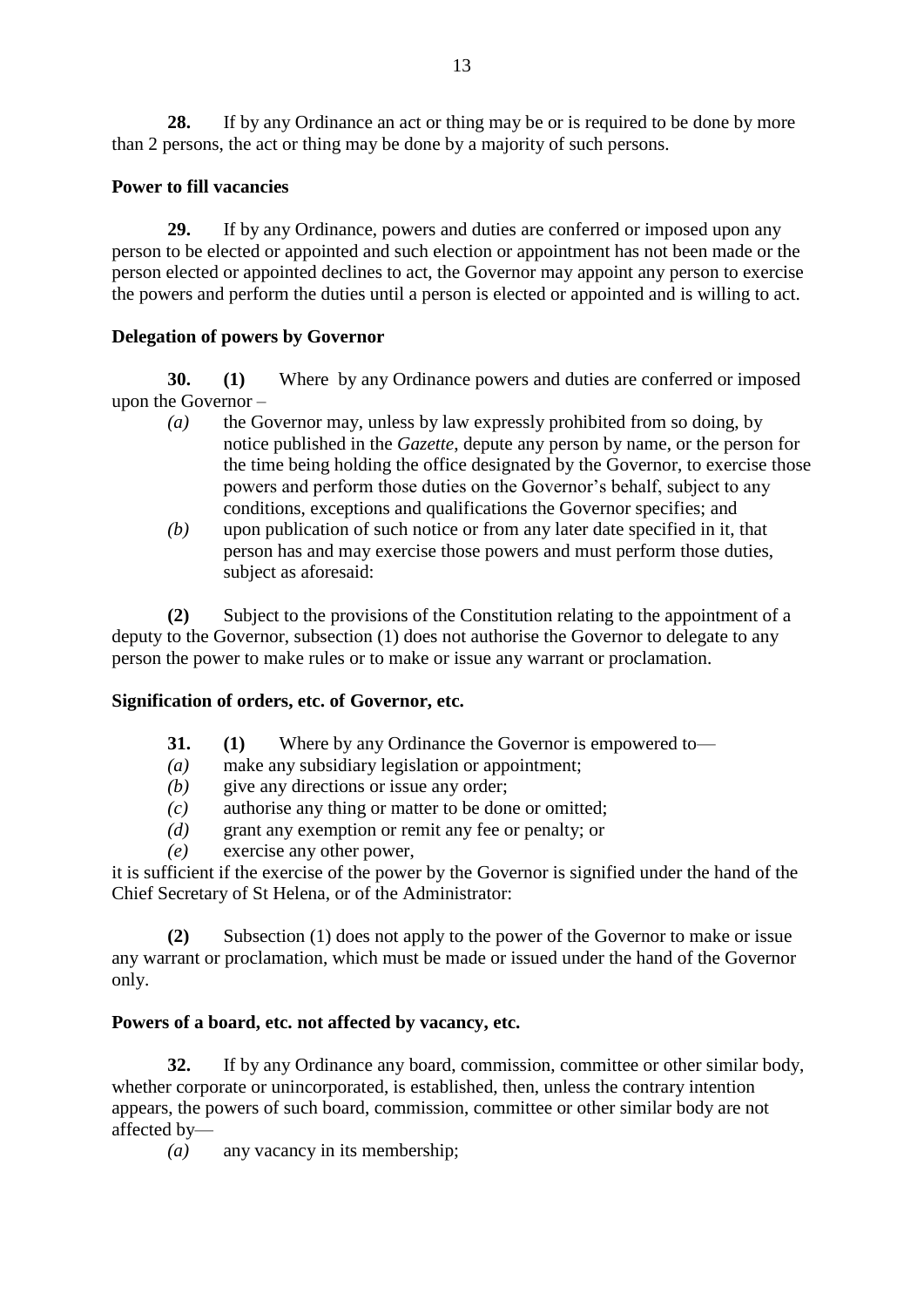- *(b)* the presence at or participation in a meeting of the body of any person not entitled to be present at it or to participate in it; or
- *(c)* any minor irregularity in the convening of any such meeting.

# **Rectification of errors<sup>4</sup>**

**33. (1)** The Attorney General may, by Order published in the *Gazette,* rectify any printing or clerical error appearing in any Ordinance or subsidiary legislation.

**(2)** Every Order made under this section must be laid before the Island Council at its next meeting and if a resolution is passed by the Island Council that the Order be annulled, it is from that date void.

#### **PART VI - MISCELLANEOUS**

#### **Distance**

**34.** Any distance to be measured for the purposes of any Ordinance is to be measured in a straight line on a horizontal plane.

#### **Time**

1

**35.** If any expression of time occurs in any Ordinance, the time referred to signifies the standard time of Ascension which, until the Governor prescribes otherwise by proclamation, is Greenwich Mean Time.

#### **Computation of time**

- **36. (1)** In computing time for the purposes of any Ordinance—
- *(a)* a period of days from the happening of an event or the doing of any act or thing is deemed to be exclusive of the day in which the event happens or the act or thing is done;
- *(b)* if the last day of the period is Sunday or a public holiday (which days are in this section referred to as excluded days) the period includes the next following day, not being an excluded day;
- *(c)* when any act or proceeding is directed or allowed to be done or taken on a certain day, then, if that day happens to be an excluded day, the act or proceeding is to be considered as done or taken in due time if it is done or taken on the next day afterwards, not being an excluded day;
- *(d)* when an act or proceeding is directed or allowed to be done or taken within any time not exceeding 6 days, excluded days must not be reckoned in the computation of the time.

**(2)** If no time is prescribed or allowed within which any thing is to be done, the thing must be done without unreasonable delay and as often as due occasion arises.

#### **Offences under two or more laws**

<sup>&</sup>lt;sup>4</sup> This section was inserted as section 32A by Ord. 7 of 2014, and replaces section 33 which was repealed by L.N.3/2009.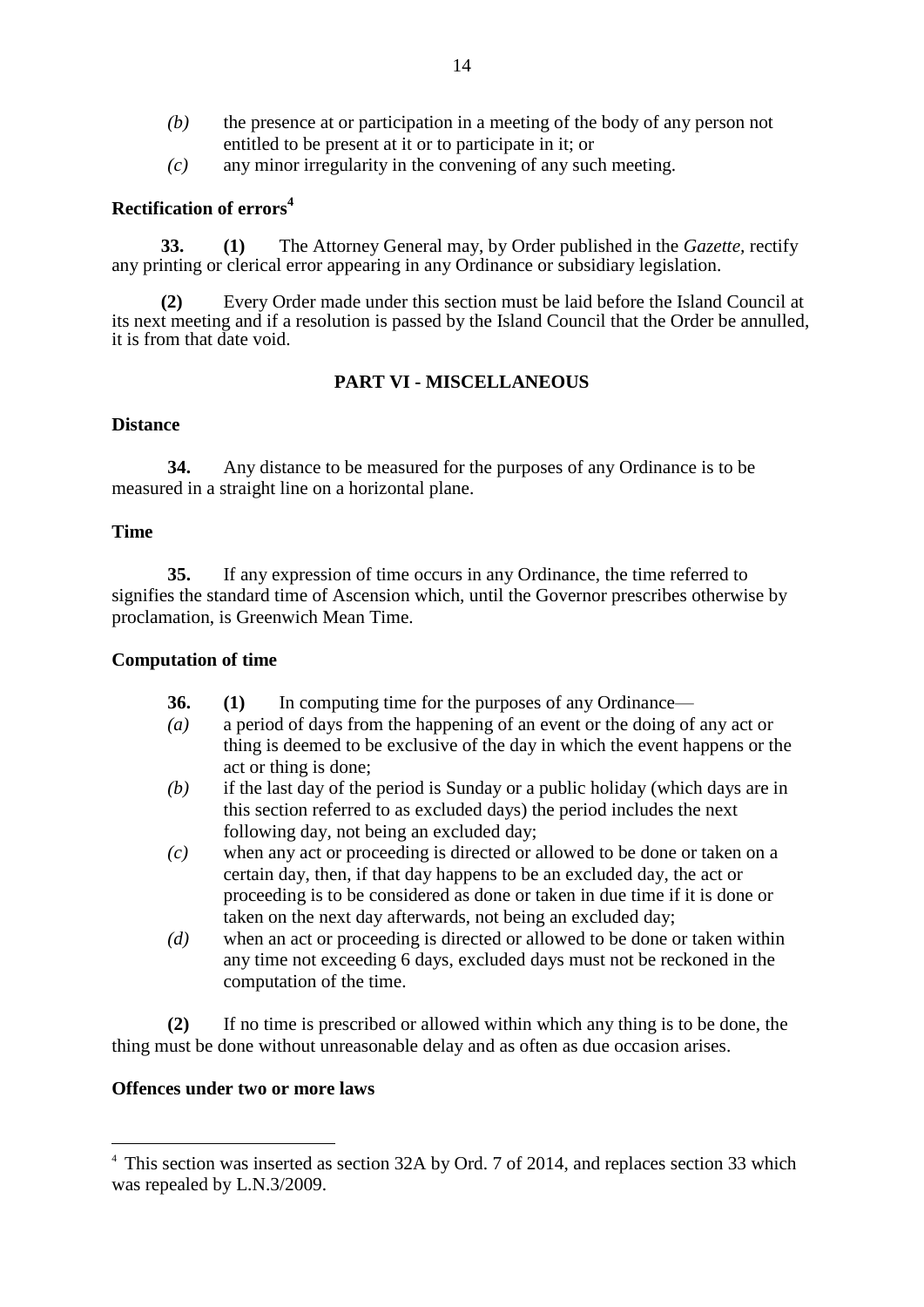**37.** If an act or omission constitutes an offence under 2 or more Ordinances, or under an Ordinance and any other law, the offender is liable to be prosecuted and punished under either or any of such Ordinances or laws, but is not liable to be punished twice for the same offence.

# **Disposal of forfeits, etc.**

**38. (1)** If any animal or thing is adjudged by any court or other authority to be forfeited, it must be forfeited to the Crown and the net proceeds thereof, if it is ordered by a competent authority to be sold, must be paid into and form part of the Consolidated Fund.

**(2)** All dues, fees, fines and pecuniary penalties must be paid into and form part of the Consolidated Fund.

**(3)** Nothing in this section affects any provision of any Ordinance whereby any portion of any fine, penalty or forfeit or of the proceeds of any forfeit is expressed to be recoverable by any person or may be granted by any authority to any person.

# **Penalties**

**39. (1)** If in an Ordinance a fine or penalty is prescribed for any offence against that Ordinance, the provision is deemed to mean that the offence is punishable upon conviction by a fine or penalty not exceeding the fine or penalty prescribed.

**(2)** A person who contravenes any provision of any Ordinance for the contravention of which no penalty is provided in the Ordinance is liable on conviction to a fine of £200.

**(3)** A person who wilfully obstructs any person in performing any duties under any Ordinance commits an offence and is, if no penalty is provided for such obstruction, liable on conviction to a fine of £200.

# **Forms**

 **40. (1)** If any form is prescribed by any Ordinance, an instrument or document which purports to be in that form is not void by reason of any deviation from such form which does not affect the substance of it or which is not calculated to mislead any person or authority.

**(2)** If forms are not prescribed in any Ordinance, such forms as the Governor or the Administrator directs may be used for the purposes of the Ordinance for which forms are required.

# **Fees**

**41. (1)** If any Ordinance confers powers on the Governor or any authority to prescribe fees and charges, the instrument prescribing such fees and charges may provide for all or any of the following matters—

*(a)* the imposition either generally or under specified conditions or in specified circumstances of—